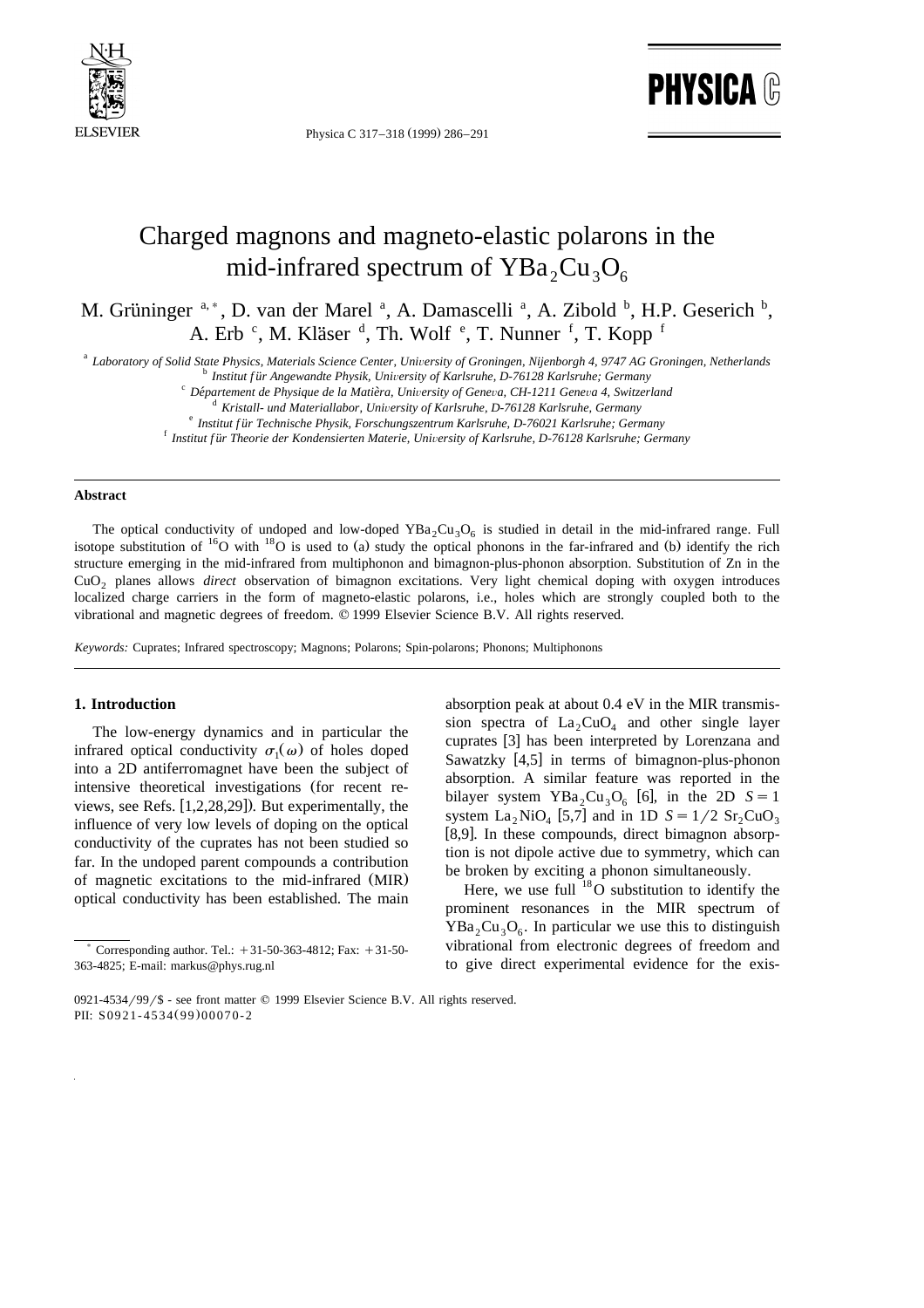tence of bimagnon-plus-phonon absorption. Symmetry breaking also occurs if Zn is substituted into the  $CuO<sub>2</sub>$  planes. We report the observation of direct bimagnon absorption in a sample with 3% of Zn substitution. Recently, similar 'charged magnons' have been observed in the two-leg ladder compound [10]  $\alpha'$ -NaV<sub>2</sub>O<sub>5</sub>. In order to study the influence of low chemical doping we will compare spectra of eight different samples of  $YBa_2Cu_3O_x$  with  $6.0 \le x$  $\ll 6.1$ , corresponding to an effective number of carriers of  $\leq 5 \times 10^{19}$  cm<sup>-3</sup>. In this paper, we will concentrate on the experimental results; a more detailed theoretical analysis will be given elsewhere.

#### **2. Experimental**

Single crystals of YBa<sub>2</sub>Cu<sub>3</sub>O<sub>7</sub> were grown using the recently developed  $BaZrO<sub>3</sub>$  (BZO) crucibles  $[11, 12]$ , which in contrast to other container materials do not pollute the resulting crystals. Crystals grown using this technique exhibit therefore a superior purity  $(> 99.995$  at.%) [13]. To exchange the oxygen isotope, the crystals were annealed at  $600^{\circ}$ C in a sealed quartz ampoule containing a 99.5% isotope pure <sup>18</sup>O atmosphere. The obtained weight gain corresponded to a complete exchange of the oxygen isotope. For comparison, single crystals grown in  $Y_2O_3$  stabilized ZrO<sub>2</sub> (YSZ) crucibles have been studied as well. In one of these the oxygen content was fixed to O6 by annealing the sample in UHV at  $700^{\circ}$ C for several days. For all other samples an oxygen content close to O6 was obtained by annealing the crystals in a flow of high-purity argon (99.998%) at temperatures between  $650^{\circ}$  and  $750^{\circ}$ C for 2 to 7 days. In the case of  $YBa_2Cu_{3-y}Zn_vO_6$ [14], the melt nominally contained 5% of  $Zn$ . After oxygenation a  $T_c$  of 67 K was measured, and hence we obtain [30]  $0.05 \le y \le 0.07$ . Assuming that Zn prefers the planar  $Cu(2)$  sites this corresponds to a substitution of  $\approx$  3%. The samples had typical dimensions of  $1\times1$  mm<sup>2</sup> in the *ab*-plane. For the transmission measurements the samples need to be thin in the *c*-direction. The Zn-free crystals were between  $155$  and  $18 \mu m$  thick, whereas the  $YBa_2(Cu,Zn)_3O_6$  sample was polished down to 35  $\mu$ m. Infrared reflection and transmission measurements were carried out on two Fourier transform spectrometers between 4 meV and 1 eV for temperatures between 4 and 300 K. All measurements were carried out with  $k||c$  and the electric field vector parallel to the *ab*-plane.  $\sigma_1(\omega)$  has been calculated directly from the experimentally measured mid-infrared transmission and reflection data. The small remnants of interference fringes in some of the calculated spectra of  $\sigma_1(\omega)$  are artifacts caused by deviations of the measured data from the assumed ideal case of absolutely flat and plane parallel surfaces.

#### **3. Results**

In Fig. 1 we display the optical conductivity  $\sigma_1(\omega)$  in the mid-infrared for frequencies just above



Fig. 1.  $\sigma_1(\omega)$  at  $T = 4$  K for *E*||ab. Top panel: Five samples of  $YBa_2Cu_3O_x$  grown in YSZ crucibles with very small differences in oxygen content,  $6.0 \le x \ll 6.1$ . Mid panel: Sample grown in BZO. Lower panel: Zn-substituted sample. The arrow indicates direct bimagnon absorption.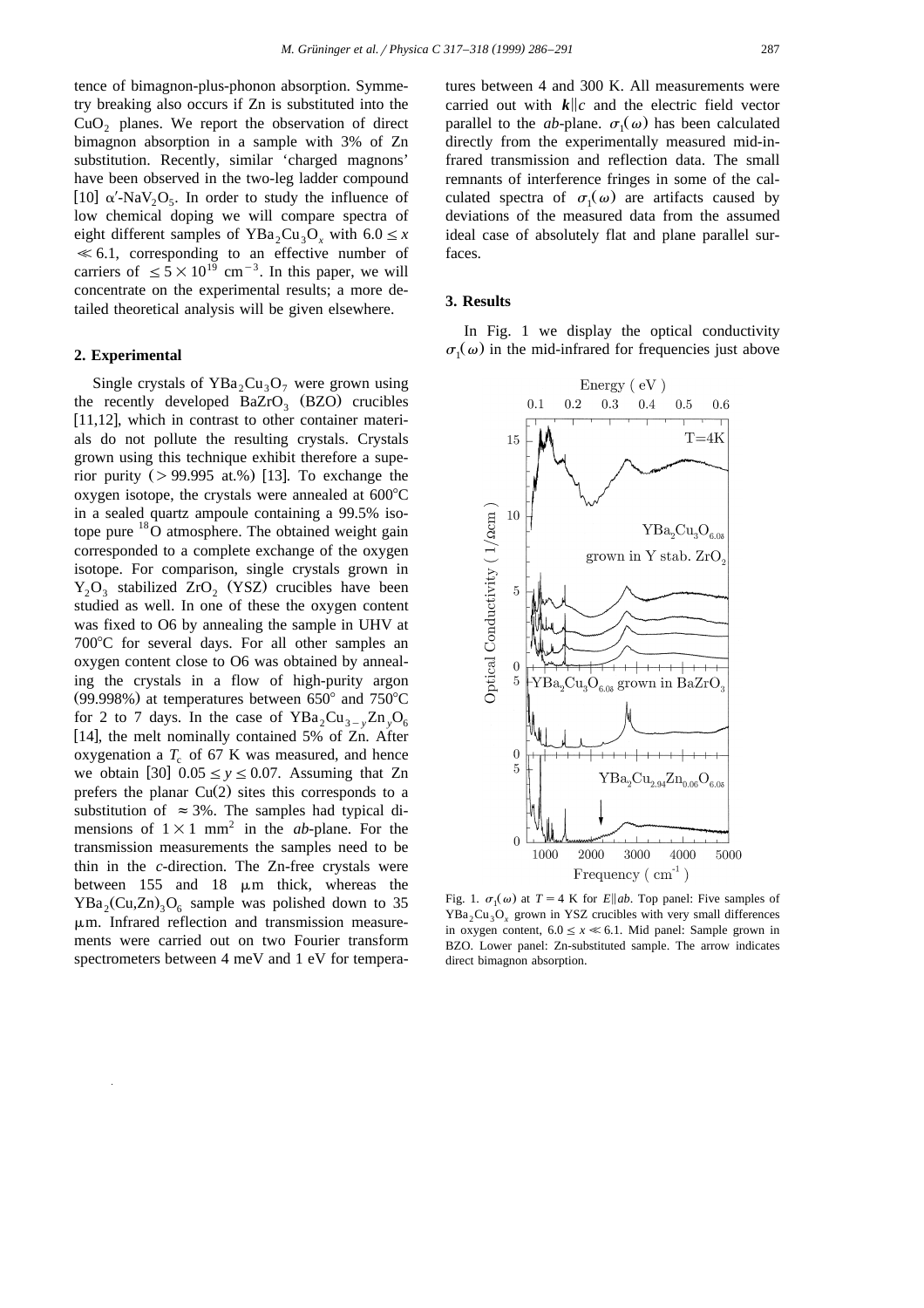

Fig. 2. Enlarged view of Fig. 1, displaying also the spectrum of a sample with full oxygen-18 substitution.

the highest phonon. Please note the very low values of  $\sigma_1(\omega)$ . The three panels show spectra of (from top to bottom): (a) five samples with zero to very little hole doping grown in YSZ crucibles,  $(b)$  a sample grown in a BZO crucible,  $(c)$  a sample with  $\approx$  3% of Zn substitution. At low frequencies the spectra are dominated by two-phonon absorption processes. Taking twice the highest phonon frequency measured in inelastic neutron scattering [15] we infer an upper cut-off for two-phonon absorption at about  $1360 \text{ cm}^{-1}$ . An enlarged view of this range is given in Fig. 2. We observe a strong sample dependence of multiphonon absorption, indicating that most of these processes are actually forbidden but made weakly dipole active due to, e.g., impurities. It is obvious that the spectral weight of these features increases if impurities are added, i.e., the spectral weight increases from the pure samples

grown in BZO crucibles to the samples grown in YSZ crucibles to the Zn-substituted sample.

The sharp line at  $1436 \text{ cm}^{-1}$ , i.e., above the upper two-phonon cut-off, is present in all samples. In an earlier paper this peak had been tentatively interpreted as a single optical magnon excitation  $[16]$ being weakly infrared active due to spin–orbit coupling. This interpretation was later contradicted by (i) the observation of this bilayer optical magnon at an energy of  $540 + 40$  cm<sup>-1</sup> in inelastic neutron scattering spectra  $[16,17]$  and  $(ii)$  the absence of a magnetic-field induced shift of the sharp  $1436 \text{ cm}^{-1}$ line  $[18]$ .

In order to clarify the nature of the  $1436 \text{ cm}^{-1}$ line we measured a fully oxygen isotope substituted sample. The isotope substitution was checked by  $(a)$ the weight gain after annealing as described above and (b) a comparison of the far-infrared phonon spectra (Fig. 3). The three oxygen phonon modes show isotope shifts of about 5%, which reflects some



Fig. 3. FIR reflectivity and  $\sigma_1(\omega)$  of two samples of YBa<sub>2</sub>Cu<sub>3</sub>O<sub>6</sub> with different oxygen isotopes at  $T = 4$  K for *E* about *E* about samples grown in BZO.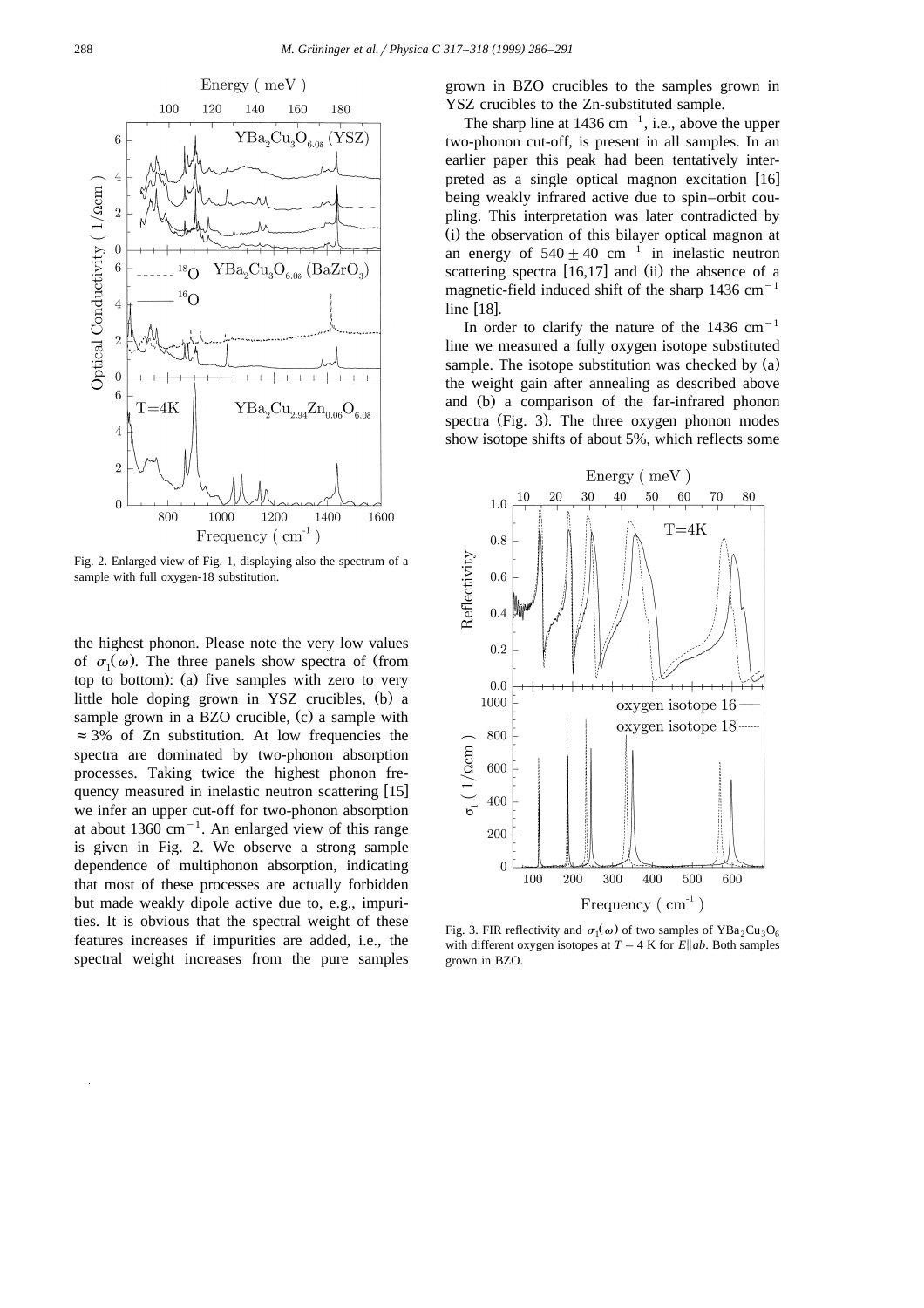finite amount of copper character of these modes, as a pure oxygen mode should shift by about 1  $-\sqrt{16/18} \approx 5.7\%$ . Taking into account the finite oxygen contribution to the character of the other modes we conclude that the oxygen isotope indeed has been substituted completely. Details will be published elsewhere.

The sharp peak at  $1436$  cm<sup>-1</sup> has a 1.46% isotope shift down to 1415 cm<sup>-1</sup> in the <sup>18</sup>O substituted sample (mid panel of Fig. 2). If this mode would be of pure vibrational (multiphonon) character, the shift should be about three to four times larger. Instead, the peak frequency and the isotope shift correspond to a combination tone of an electronic (or spin) excitation of  $\approx 1050 \text{ cm}^{-1}$  (with no isotope shift) and a phonon of about  $400 \text{ cm}^{-1}$ , with the corresponding isotope shift of about 20  $\text{cm}^{-1}$ . Hence we suggest that this line is related to the bimagnonplus-phonon absorption features observed at 2800 cm<sup>-1</sup> and above. In this range,  $\sigma_1(\omega)$  of YBa<sub>2</sub>Cu<sub>3</sub>O<sub>6</sub> looks similar in shape and oscillator strength to the mid-infrared spectra of the single layer compounds [3] like  $La_2CuO<sub>4</sub>$ . There this spectrum has been explained  $[4,5]$  as a combination tone involving bimagnons coupled to the in-plane stretching phonon mode. In  $YBa_2Cu_3O_6$  we observe an isotope shift of the main peak at 2795 cm<sup>-1</sup> of  $28 \pm 8$  cm<sup>-1</sup>, in agreement with the eigenfrequency of the longitudinal stretching phonon mode of about 550 to 600  $cm^{-1}$ . This serves as a direct experimental test for the validity of the bimagnon-plus-phonon interpretation. The large error bars are due to the large linewidth of this peak. An extensive theoretical analysis of the bimagnon-plus-phonon spectrum of a bilayer system will be presented elsewhere.

Direct bimagnon absorption is not infrared active in the cuprate parent compounds due to inversion symmetry. Bimagnon-plus-phonon absorption processes obtain a finite spectral weight if the phonon involved breaks this symmetry. Substituting Zn into the  $CuO<sub>2</sub>$  planes has a similar symmetry breaking effect, i.e., it should be possible to observe *direct* bimagnon absorption in the sample containing approximately 3% of Zn. But phonons are not only breaking the symmetry, they also contribute momentum. Only the combined  $\vec{k} = \vec{k}_{\text{phonon}} + \vec{k}_{\text{bimagnon}}$  has to be zero in order to be infrared active. Hence the infrared bimagnon-plus-phonon spectrum is a

weighted average over the Brillouin zone. In the case of a localized impurity,  $\vec{k}$  is not a good quantum number any more. Again we have to average over the whole Brillouin zone, only with a slightly different form factor. Therefore, the peak frequencies of charged bimagnon absorption can be inferred by subtracting the appropriate phonon frequency from the bimagnon-plus-phonon peaks. This yields about  $2200 \text{ cm}^{-1}$  for the main peak, which indeed corresponds to a broad absorption feature present only in the sample containing  $Zn$  (see arrow in Fig. 1).

In this spirit, the doublet at  $1060 \pm 20$  cm<sup>-1</sup> which is only present in the Zn-substituted sample  $(Fig. 2)$  can tentatively be attributed to direct bimagnon absorption, possibly of two magnons at the Brillouin zone center. Results from inelastic neutron scattering [16,17] indicate a frequency of the optical magnon branch at  $\vec{k} = 0$  of 540  $\pm$  40 cm<sup>-1</sup>, as mentioned above. At first sight, this seems to agree with our observation that the sharp line at  $1436 \text{ cm}^{-1}$  can be explained as a combination tone of a spin excitation of  $\approx 1050$  cm<sup>-1</sup> and a phonon of about 400  $cm^{-1}$ . But this still needs to be checked in a careful theoretical analysis. However, the temperature dependence of the doublet points in the same direction, as argued in an earlier paper [19].

For higher frequencies the situation is less clear. The undoped sample (lowest curve in the top panel of Fig. 1) shows a maximum at about  $\omega_1 = 3800$  $cm^{-1}$ , and there is a second maximum at about  $\omega_2$  = 4300 cm<sup>-1</sup> in the sample grown in a BZO crucible (mid panel of Fig. 1). With increasing hole doping the spectra first show both broad structures and finally there is only one broad peak centered between  $\omega_1$  and  $\omega_2$  for the highest doping value studied. After substituting Zn there is no clear maximum any more at these frequencies, but a new one appears at about  $3200 \text{ cm}^{-1}$ . Regarding the frequency, this could again be direct magnon absorption. However, the strong broadening of the spectrum due to scattering of magnons by the Zn impurities makes a definite assignment impossible. We want to mention that in single layer cuprates the interpretation of the structures above the main bimagnon-plus-phonon peak is still controversial. An assignment to higher order magnon-plus-phonon contributions  $[4,5]$  has been suggested, but in this scenario it is difficult to explain the relatively large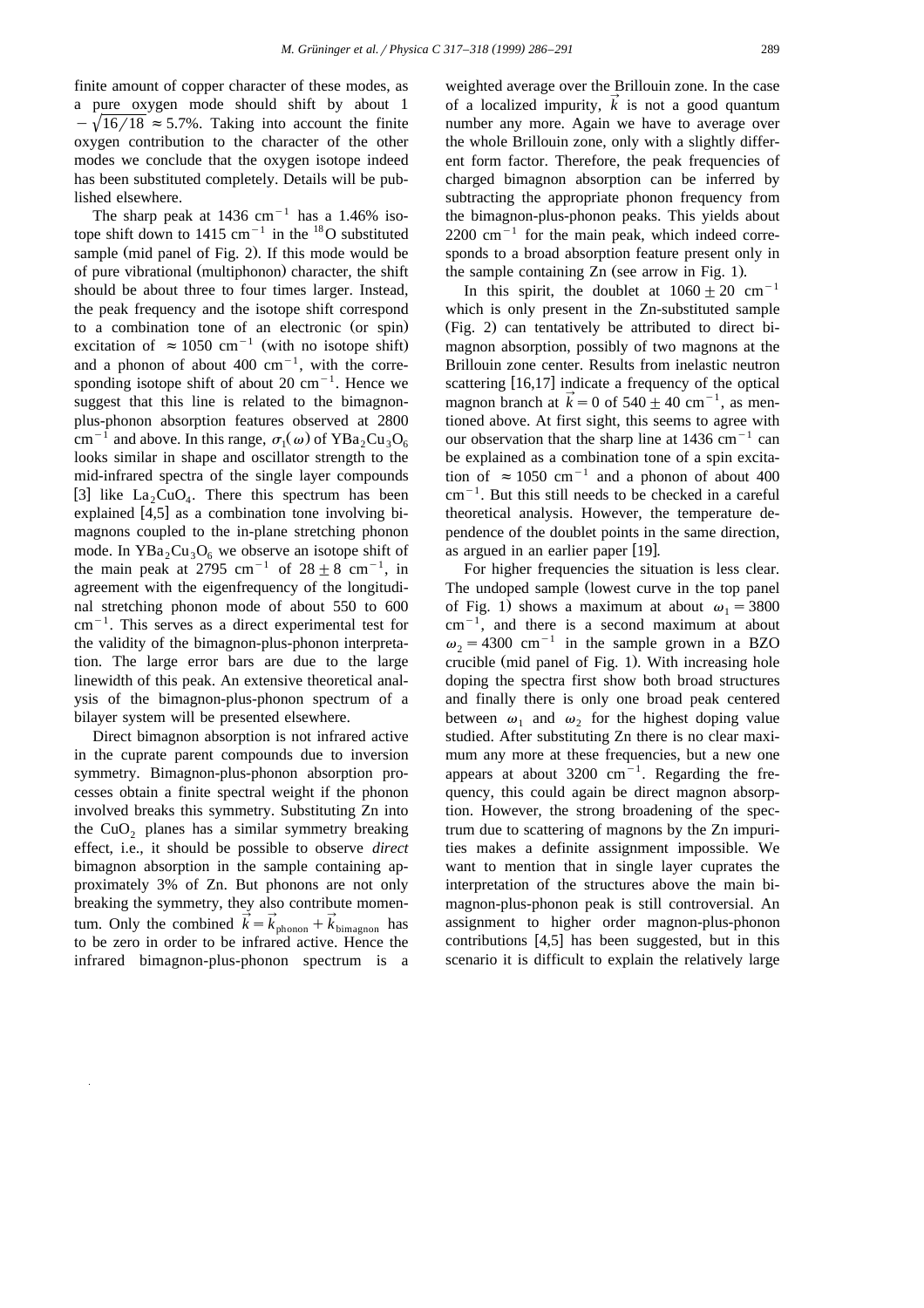oscillator strength observed  $[20,21]$ . However, it is possible that strong quantum fluctuations would enhance the oscillator strength. A comparison with data of  $S = 1$  La<sub>2</sub> NiO<sub>4</sub> led Perkins et al. to the conclusion that these higher energy features have to be viewed as a  $d-d$  exciton with sidebands [7,22]. However, this exciton should not be IR active, it should also be present in the Raman spectrum and there is theoretical  $[23,24]$  and experimental  $[25]$ evidence that its actual energy is a factor of two to three higher. Recent measurements of the pressure dependence of the IR and Raman spectra  $[26]$  of  $Sr_2CuO_2Cl_2$  favor a magnetic origin for the peak at about  $4000 \text{ cm}^{-1}$ .

The additional sharp structures between 1800 and  $3000 \text{ cm}^{-1}$  which are only present in the sample grown in a BZO crucible are not understood at this moment.

Let us finally discuss the changes in  $\sigma_1(\omega)$  when of the order of  $10^{19}$  cm<sup>-3</sup> carriers have been added. Most prominent are the following.

 $(1)$  An increase in oscillator strength, both for multiphonons and bimagnon-plus-phonons.

 $(2)$  A very broad, flat background, which can be identified with the incoherent contribution from a magnetic polaron.

(3) A strong peak at about 1000  $cm^{-1}$ . A similar feature in  $La_2CuO_{4+v}$  has been previously attributed to a dielectric polaron  $[27]$ . This assignment is supported by the temperature dependence, indicated in the upper panel of Fig. 4: At low temperatures, the polaron is being formed, whereas at elevated temperatures activated phonons wash out the potential well and the peak vanishes.

The observation of a polaron involving both magnetic and vibrational degrees of freedom indicates that the electron–phonon interaction is dominated by the electron–spin interaction: The doped hole oscillates rapidly on the scale of the hopping parameter *t* within a small region of reduced staggered magnetization, which gives rise to the broad absorption of point (2). Without an interaction with phonons this spin-polaron moves on a scale of the exchange constant *J*. As this motion is slow, already a moderate coupling  $\lambda$  to the lattice is sufficient to distort the lattice around the *spin-polaron*, i.e., to form a *magneto-elastic* polaron (point (3)). But if  $\lambda$  is not too big, the rapid oscillatory movement on the scale of *t*



Fig. 4. Temperature dependence of  $\sigma_1(\omega)$  for *E* ab for  $YBa_2Cu_3O_x$  with different oxygen contents in the range  $6.0 < x$  $\ll$  6.1. Sample in lower (upper) panel grown in BZO (YSZ).

will still be possible. In terms of  $\sigma_1(\omega)$  this means that a finite  $\lambda$  suppresses the Drude contribution centered at  $\omega = 0$  and shifts the spectral weight to finite frequencies (point  $(3)$ ), but hardly affects the broad contribution of point (2) to  $\sigma_1(\omega)$  in the MIR.

In conclusion, we have shown that the interactions between lattice and spin degrees of freedom are crucial to understand  $\sigma_1(\omega)$  in undoped and low doped  $YBa<sub>2</sub>Cu<sub>3</sub>O<sub>6+x</sub>$ .

## **Acknowledgements**

We gratefully acknowledge stimulating discussions with G.A. Sawatzky. This investigation was supported by the Netherlands Foundation for Fundamental Research on Matter (FOM) with financial aid from the Nederlandse Organisatie voor Wetenschappelijk Onderzoek (NWO).

#### **References**

- [1] W. Brenig, Phys. Rep. 251 (1995) 153.
- <sup>2</sup> E. Dagotto, Rev. Mod. Phys. 66 (1994) 763.